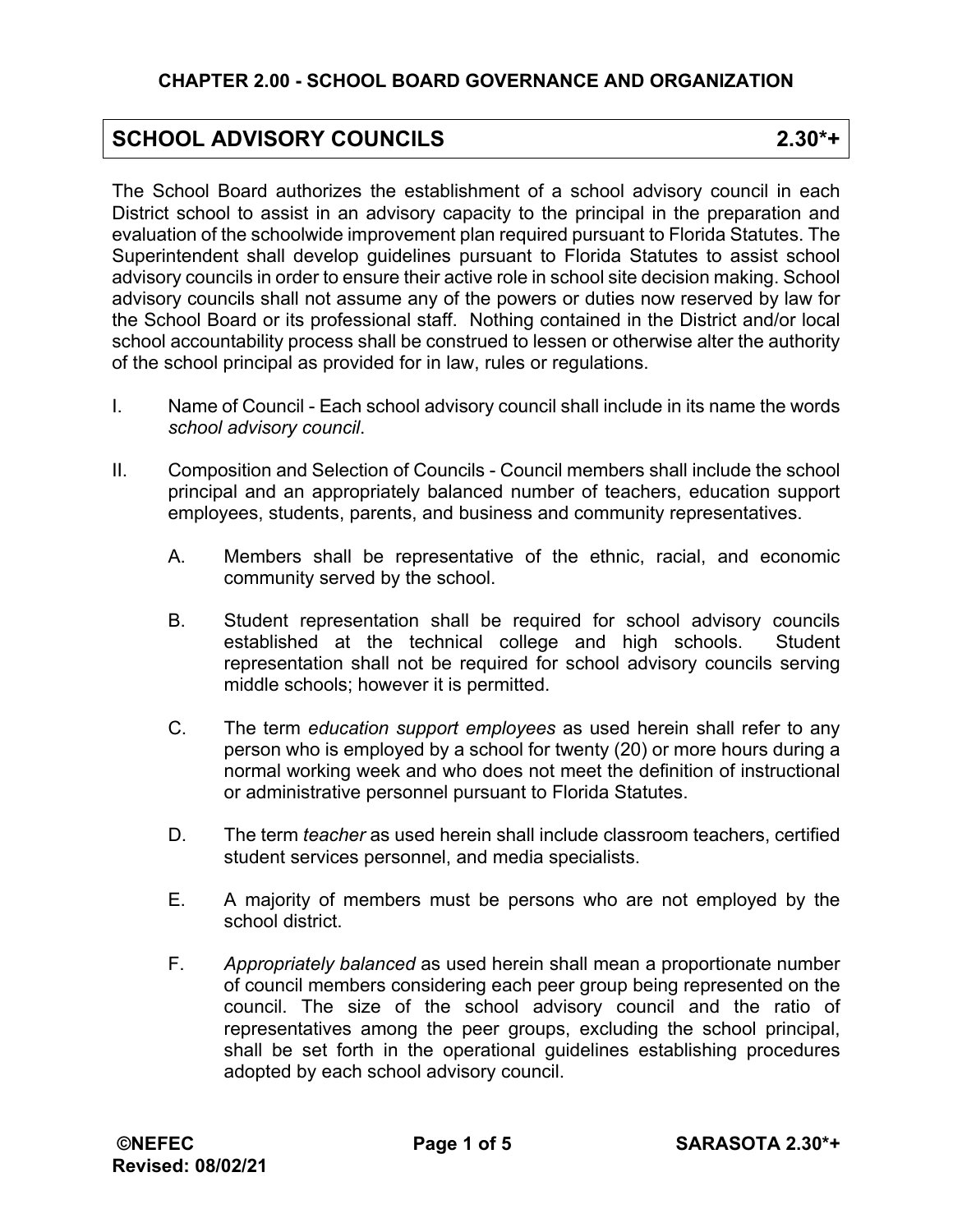## **CHAPTER 2.00 - SCHOOL BOARD GOVERNANCE AND ORGANIZATION**

- III. Selection of Council Members New council members shall be elected by their respective peer group, except for business and community representatives and the school principal.
	- A. The following council members shall be elected in a fair and equitable manner as determined by their respective peer group and as set forth in the operational guidelines of the school advisory council.
		- 1. A teacher(s) shall be elected by teachers;
		- 2. An education support employee(s) shall be elected by education support employees;
		- 3. A student(s), when appropriate, shall be elected by students; and,
		- 4. A parent(s) shall be elected by parents as defined by Florida Statues.
	- B. The school advisory council shall select business and community member(s) to serve on the school advisory council after reviewing the list of nominees prepared by the school principal.
		- 1. Business and community representatives shall be selected initially through a nomination and selection process facilitated by the school principal of each school advisory council.
			- a. The school principal shall seek candidates who are interested in making a commitment to participate on the school advisory council by representing businesses and the community.
			- b. Letters, newsletters, or other media releases shall be used by the school principal to seek candidates.
			- c. The school principal shall prepare a list of individuals seeking nomination to the school advisory council and shall present the list to the school advisory council for selecting the business and community representative(s).
		- 2. Subsequent to the initial selection as described in section II.B.1. herein, the operational guidelines of the school advisory council shall set forth procedures for nominating business and community representatives to serve on the school advisory council.
	- C. The principal shall submit the list of council members to the Superintendent or his/her designee for review of each member and a description of how the council represents the ethnic, racial, and economic community served by the school. The membership list shall include the name of each council member, the peer group represented, and a description of how the council membership reflects the ethnic, racial, and economic community served by the school.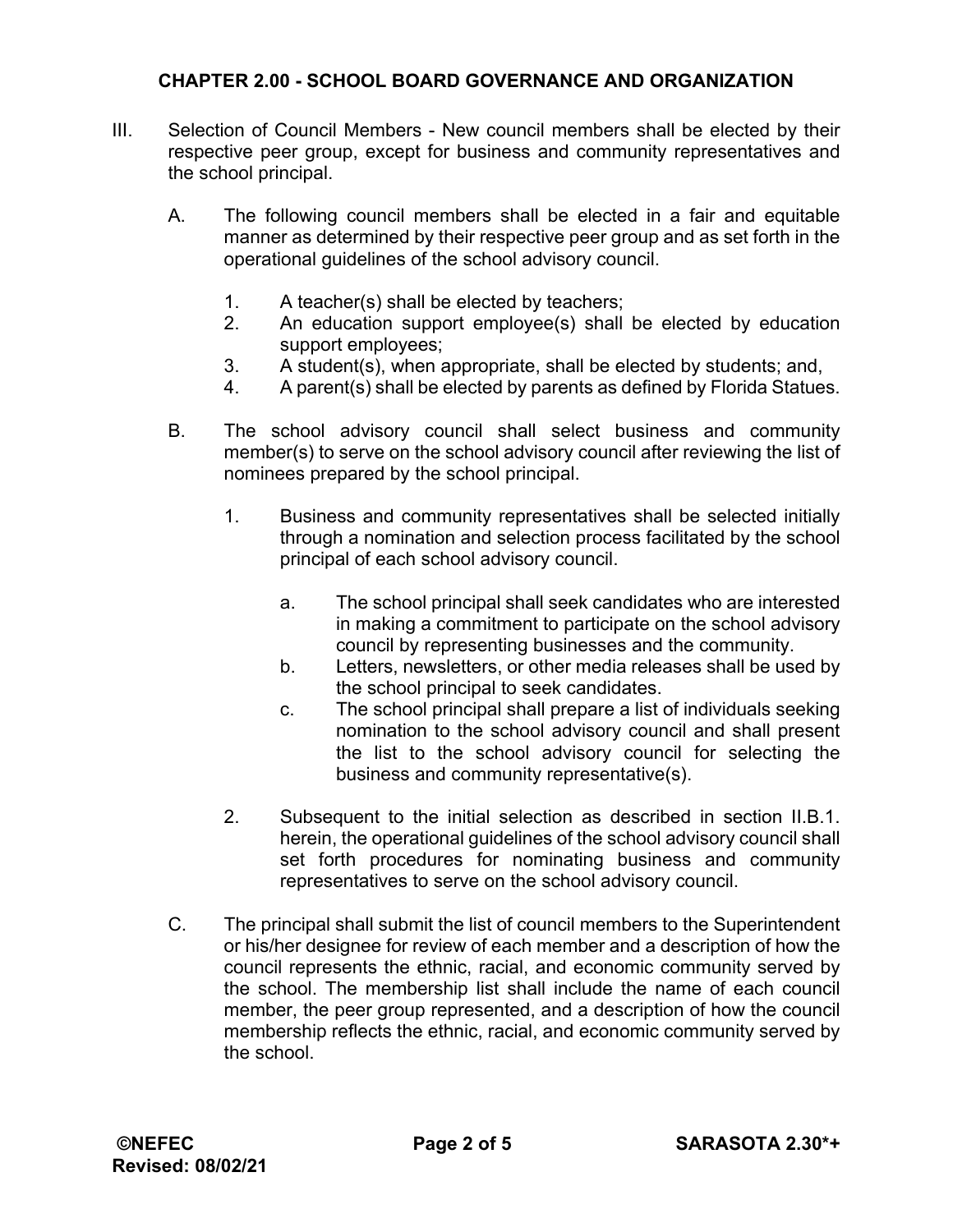## **CHAPTER 2.00 - SCHOOL BOARD GOVERNANCE AND ORGANIZATION**

- D. The principal shall submit nominations to fill school advisory council vacancies as they occur throughout the school year using the process specified above.
- IV. Confirmation of the School Advisory Council The Superintendent shall submit to the School Board for review and approval the membership list for each school advisory council in the District. The School Board shall determine if a school advisory council meets criteria specified in section II. herein; additional members shall be appointed by the School Board when it is required to achieve the proper representation on the school advisory council.
- V. Responsibilities of Councils Each school advisory council shall:
	- A. Review the results of the comprehensive needs assessments conducted at the school.
	- B. Assist in the development of the schoolwide improvement plan and provide recommendations on specific components of the plan, such as the goals of the school, indicators of school and student progress, and strategies and evaluation procedures to measure student performance. The school advisory council shall be the final decision-making body at the school relating to school improvement.
	- C. Notify and request assistance from the School Board when the school fails to make adequate progress on the overall plan.
	- D. Report progress in meeting the goals of the schoolwide improvement plan. A mid-year review and end-of-year report shall affirm the satisfactory implementation of the plan.
	- E. Monitor students' and the school's progress in attaining goals and evaluate the appropriateness of the indicators of student progress and strategies and evaluation procedures which are selected to measure student performance.
	- F. Make recommendations on the accumulation and reporting of data that is beneficial to parents.
	- G. Serve as a resource for the principal and advise the principal in matters pertaining to the school program.
	- H. Provide input on the school's annual budget and the use of school funds and shall assist in the preparation of the school budget.
	- I. Act as a liaison between the school and the community.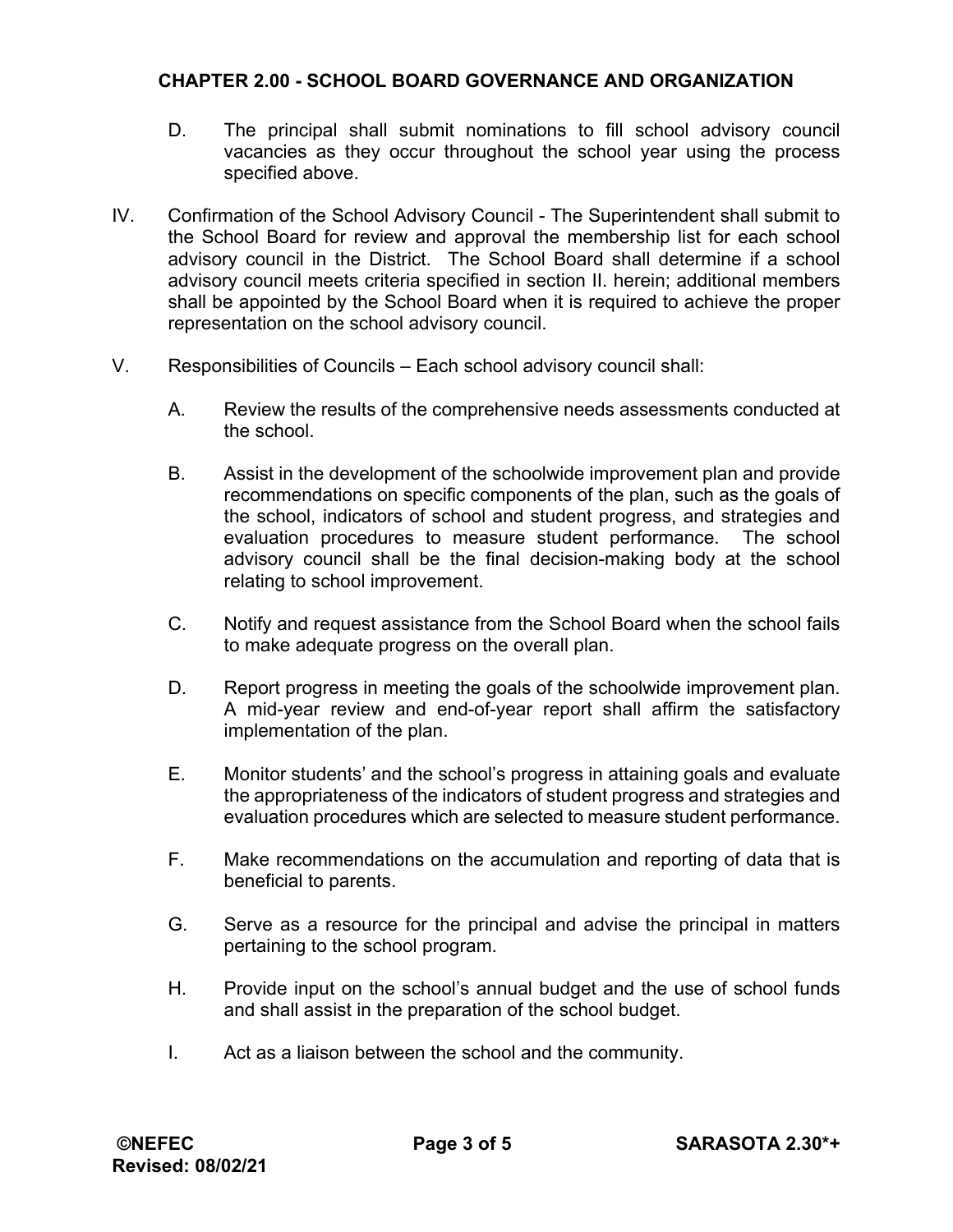- J. Assist in the preparation of the feedback report to the Commissioner of Education as required by and pursuant to Florida Statutes.
- K. Identify other duties and functions of the school advisory council.
- VI. Operation of Council Operational bylaws shall be established and adopted by members of the school advisory council. The bylaws will state the duties and functions of the council, establish the membership term for each peer group, and specify the proportionate number of council members for each peer group for the purpose of achieving an appropriately balanced council. The District School Board may review all proposed bylaws of a school advisory council.
	- A. The bylaws shall establish procedures for:
		- 1. Electing council members and the nomination process for selecting business and community representatives.
		- 2. Electing officers, including a chairperson, vice-chairperson, and recording secretary, and determine the term of office for each position.
		- 3. Requiring a quorum to be present before a vote may be taken by the school advisory council. A majority of the membership of the council constitutes a quorum.
		- 4. Requiring at least three (3) days' advance notice in writing to all members of the advisory council of any matter that is scheduled to come before the council for a vote.
		- 5. Scheduling meetings when parents, students, teachers, businesspersons, and members of the community can attend.
		- 6. Replacing any member who has two unexcused consecutive absences from a school advisory council meeting that is noticed according to the procedures in the bylaws.
		- 7. Recording minutes of meetings.
	- B. Regular meetings shall be held. The council shall determine the date, time, and place of the meetings.
	- C. Meeting notification, including the date, time and location, shall be advertised to the school community at least ten days in advance of the scheduled meeting.
	- D. All meetings shall be open, public, and subject to Chapter 286, Florida **Statutes**